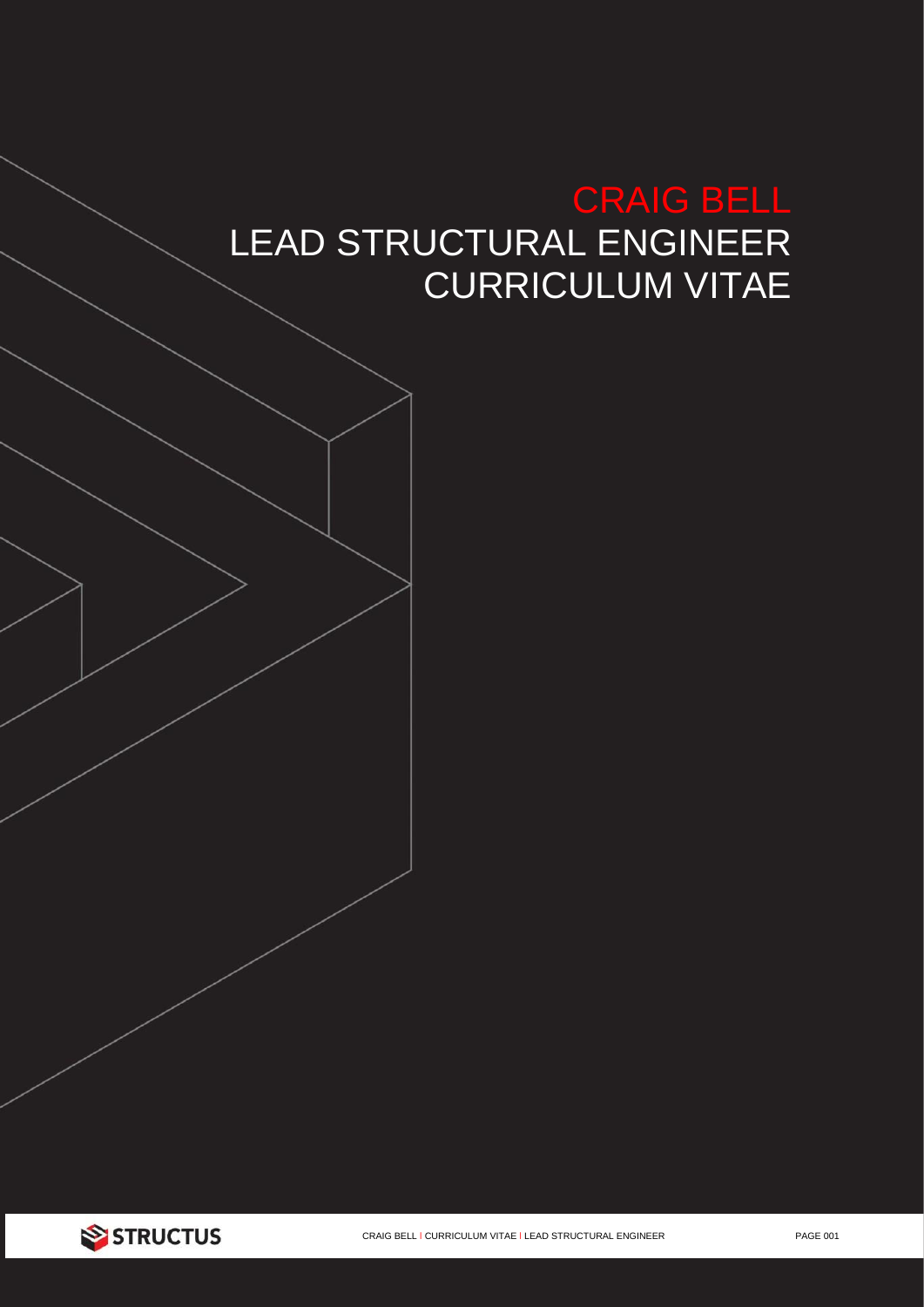# CRAIG BELL CV



#### **PROFILE**

With over 17 years' experience within the industry, Craig has enjoyed working as a Buildings Structural and Civil Engineer within large multi-disciplinary consultancies in New Zealand and the United Kingdom.

Craig has been involved in a variety of large building and infrastructure projects, including high rise residential and commercial building design, healthcare and aged care, bridge design, sports development, design review and construction observation. Following the Canterbury Earthquakes, he was actively involved in the Initial Seismic Assessment of a number of buildings damaged within the event, and remained activily involved with rebuild work, undertaking seismic evaluation and retrofit schemes for various buildings.

Aside from his strong technical skills, Craig's strengths include being organised and efficient, strong leadership and

communication skills, and working well within a collaborative environment.

#### **QUALIFICATIONS**

BEng Civil (Hons) – Bachelor of Civil Engineering, University of Auckland

Diploma in Engineering (Civil), UNITEC Institute of Technology

Chartered Professional Engineer (CPEng) 2012

Chartered Member of Engineering New Zealand (CMEngNZ)

### **CAREER HISTORY**

2021 - Present, Lead Structural Engineer – Structus Consulting Limited

2018 – 2021, Senior Structural Engineer – Structus Consulting Limited

2015 – 2018 Senior Structural Engineer, BGT Structures, Auckland

2013 – 2015 Senior Structural Engineer, Cundall Limited, London, UK

2012 - 2013 Structural Engineer, Meinhardt Limited, London, UK

2008 – 2012 Civil/ Structural Engineer, Opus International Consultants

2003 – 2006 Civil Engineer, Opus International Consultants

## **MANAGEMENT SKILLS**

Well-developed and efficient organisational, communication and written skills

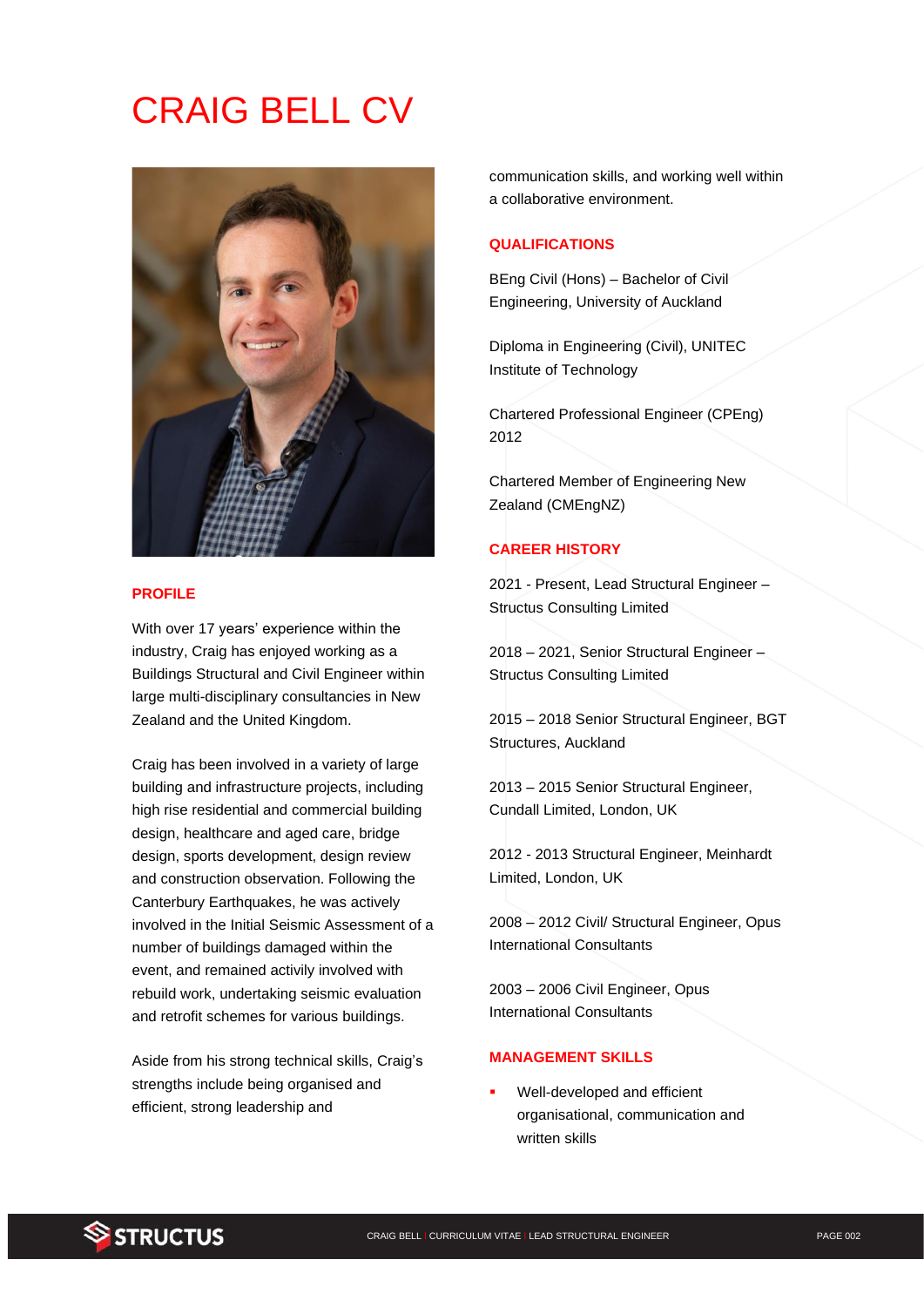- Demonstrated record in successful delivery and timely outcomes of structural and multi-discipline design projects
- Ability to relate well to clients, stakeholders and project teams, providing clear direction and advice
- Confident and able to work individually or within a collaborative environment

## **TECHNICAL SKILLS**

- Investigation, assessment, design and construction supervision of buildings and associated civil works
- Analysing and developing solutions to complex structural engineering problems, including seismic analysis and design of new and existing building and civil structures
- Forensic Engineering, including identification and assessment of building defects, and detailed design of remedial works solutions
- Surveillance and quality assurance of the construction phase

## **PROJECT EXPERIENCE**

## **RESIDENTIAL PROJECTS**

## **Eden View Apartments, Auckland, 2017- 2021, \$45m**

Structural Engineer for Eden View Apartments, 428-448 Dominion Road, Auckland. The project included detailed structural design and CM3 level observation of a new 6 storey apartment building with carparking and retail at ground level on street frontage. The structure is typically steel framed with precast concrete double tee floors. The lateral system consists of steel concentrically braced frames in the transverse direction and steel moment resisting frames in the longitudinal direction.

## **Line Epping & Derna Tobruk, Auckland, 2020-2021**

Large two storey terraced housing residential developments for Fletcher Living in Glenn Innes and East Tamaki. Predominantly plywood portal frame and GIB braced timber frame structures, with rib raft floor slabs and some steelwork, plus pipe bridging structures and site retaining walls. Structural engineering design and construction monitoring.

# **110 Milford Apartments, Auckland, 2017- Present, \$25m**

New 6 storey apartment building with caparking and retail at ground level on street frontage. The structure is typically steel framed with precast concrete double tee floors. The lateral system consists of steel sway frames in the transverse direction and precast concrete panels in the longitudinal direction.

# **St James Suites, 304 Queen Street, Auckland, 2015-2017, \$120m**

Structural Engineer for the St James Suites Development, 304 Queen Street Auckland. The project included detailed design of a 40 storey reinforced concrete building, including connection into the existing historic St James Theatre; and advising and monitoring of deconstruction of the existing buildings within the site, including temporary works support of the existing Queen Street façade.

St James Suites comprised of 26,500m<sup>2</sup> of Residential and Commercial floor area, including 3,800m<sup>2</sup> of prime Queen Street retail space at basement and ground floor level; car parking within the podium levels 3-8 with allowance for 200 carparking spaces; a lap pool, sauna, spa and gymnasia at level 8, and communal roof terrace at level 9; and a 140 metre-high residential apartment tower from

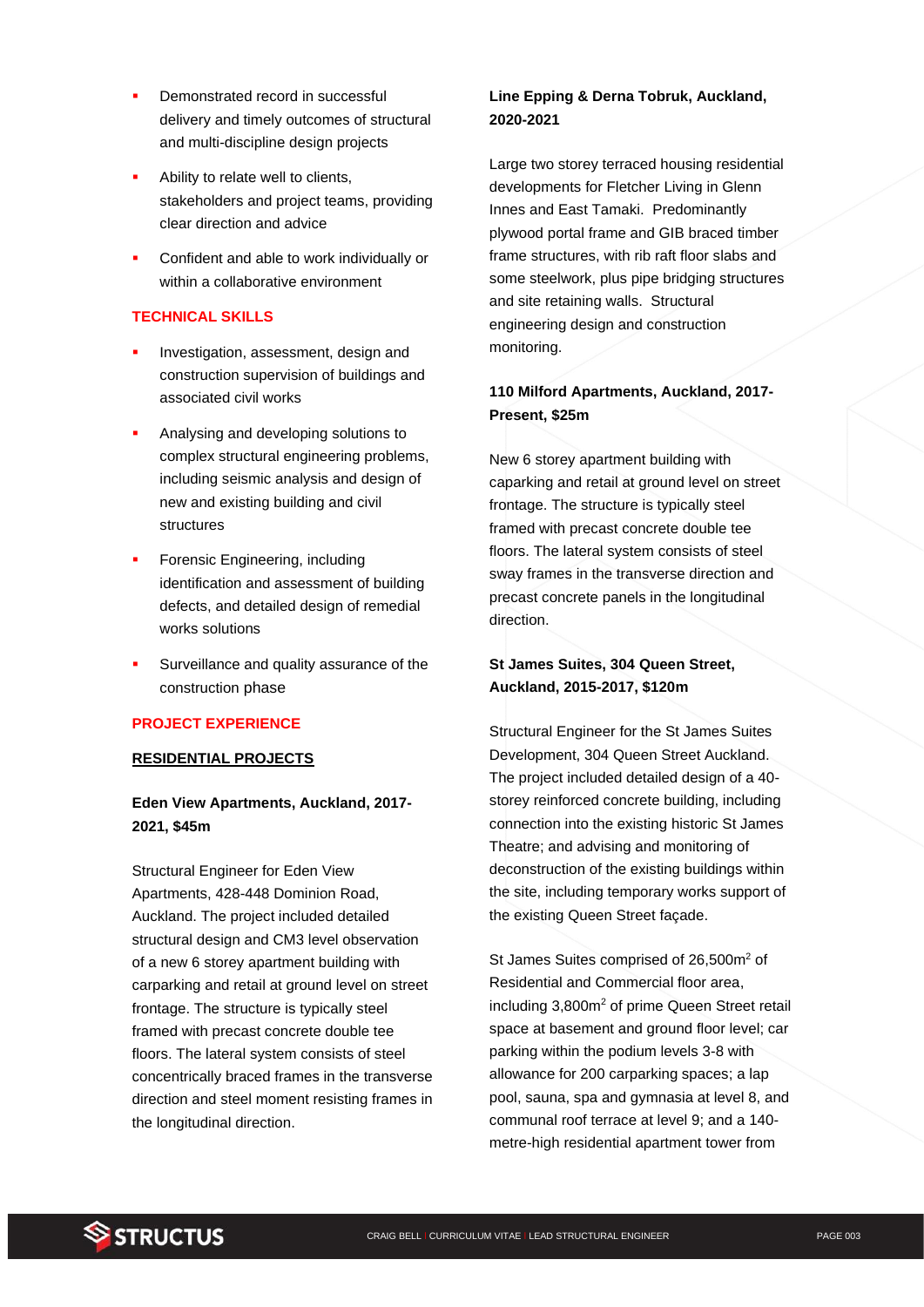levels 8 – roof level, accommodating 323 apartments.

Construction works of the peer reviewed and consented design were due to commence in 2017. However, these were halted due to client funding issues.

# **Union Green Apartments, 39-47 Union Street, Auckland, \$60m**

Structural Engineer for Union Green Development, 39-47 Union Street, Auckland. The project included detailed structural design and CM3 level observation of one 12-Storey Residential Apartment Building, and three 4 storey townhouses supported on a podium slab with basement carparking below.

# **Parkside Residences, 12-26D Barrack Road, Mount Wellington, Auckland, \$50m**

Structural Engineer for Parkside Residences, 12-26D Barrack Road, Mount Wellington. The project included scheme, and detailed design of three 5-storey Residential Apartment buildings, with 2 levels of basement level carparking below. Buildings B and C were designed to be supported on a common podium slab at level 1, with the buildings seismically separated above. Building A was designed to be independent of the remaining two buildings.

## **165-167 Jervois Road, Herne Bay, Auckland, \$30m**

Structural Engineer for 165-167 Jervois Road, Herne Bay. The project included scheme design and liaison with the lead Architect and Client for a 5-storey high specification residential apartment building.

## **Greenwich Square, London, UK, £30m**

Structural Engineer for the detailed design of 3 no. seven storey reinforced concrete mixed

use (residential, retail and office) buildings, and a four storey Masonite building and podium slab associated with the Greenwich Square Development.

## **EDUCATION**

## **St Ignatius Secondary School, Drury, 2021–present, \$25 million (Stage 1)**

A new secondary school with works over 3 Stages. The masterplan for the site includes Residential, Secondary School, Primary and Early Childcare facilities. Structus has been engaged for Stage 1-3 structural engineering concept and preliminary design for the Secondary School, and full design and construction monitoring services on Stage 1 which comprises a 3 storey Teaching & Learning and Administration Block, Chapel, Auditorium, Hall, Café, Changing rooms, Library and Entry.

## **COMMERCIAL PROJECTS**

# **34 Sale Street, Auckland Central, Auckland, \$30m**

Structural Engineer for 34 Sale Street, Auckland Central. The project included seismic strengthening of an existing 4-storey carparking building, and structural design for an additional level above the existing roof carpark, for commercial use.

# **NZI Roof, 1 Fanshawe Street, Auckland, \$2.5m**

Structural Engineer for building retro-fit of a new steel roof and supporting structural steelwork, to enclose mechanical plant at NZI Roof, 1 Fanshawe Street, Auckland.

**V'NUE Fire Egress Stairs, 20 Viaduct Harbour Avenue, Auckland**

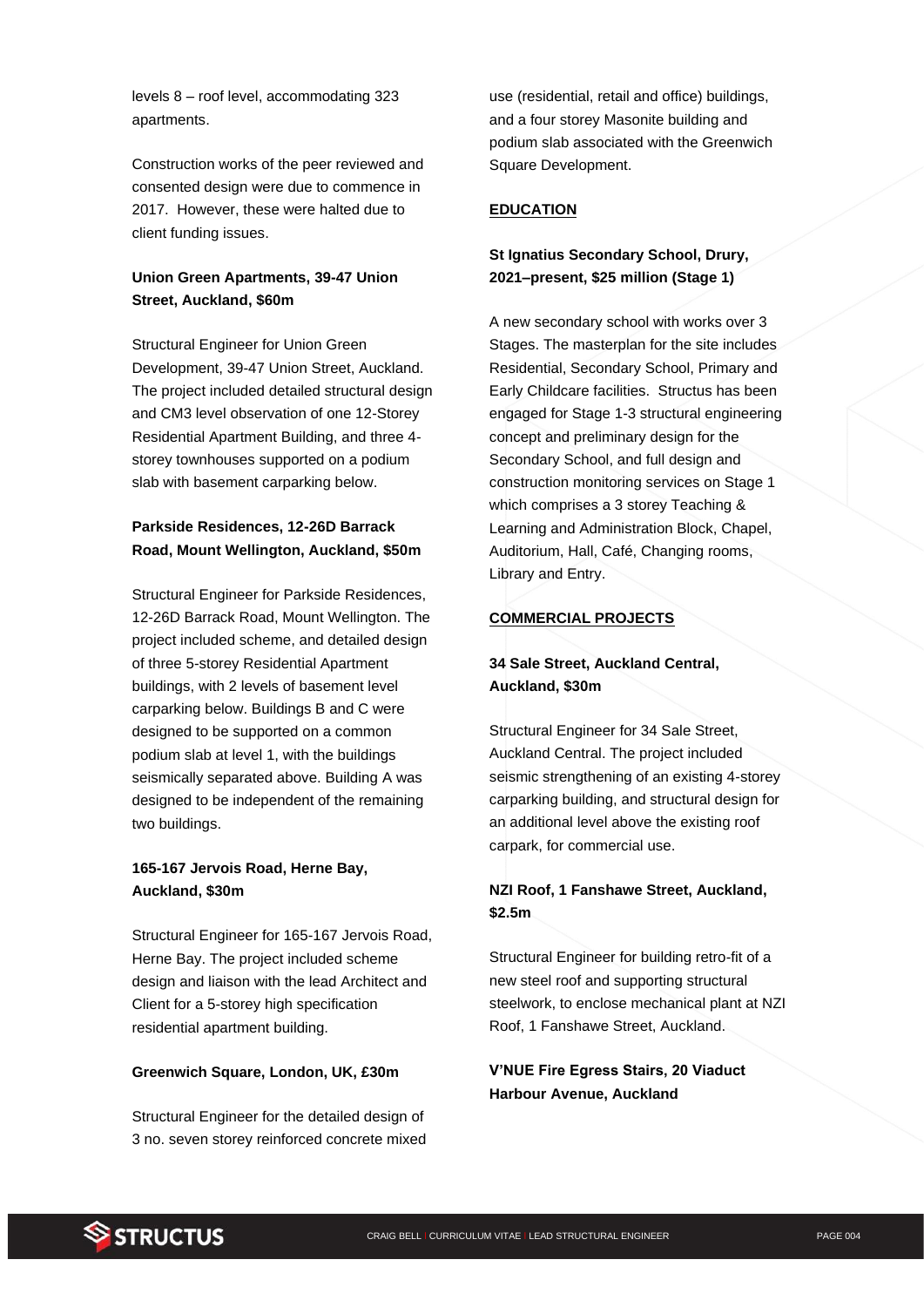Structural Engineer for building retro-fit of an external 5-storey structural steel fire egress stair. The project included structural design and CM3 level observation of the structural steel stairs, which utilized an existing external steel gantry for support.

# **No.1 Hobson Street (Auckland CBD), Auckland**

Structural inspection and building condition assessment of 1 Hobson Street Hotel and Apartments, associated with water penetration into the basement levels of a multi-storey reinforced concrete building.

## **Girlguiding UK, London, UK, £10m**

Structural Engineer for the redevelopment of 17-19 Buckingham Palace Road, a 6-storey building with an occupied basement.

The project involved dividing the building into two properties, one comprising of 17-19 Buckingham Palace Road to be Girlguiding UK offices, the remainder being 8-10 Palace Street, redeveloped as a hotel.

#### **H+M, The Parade, Swindon, UK, £10m**

Structural Engineer for the development of H+M, The Parade, Swindon. The project involved the redevelopment of two adjoining buildings into a single retail unit for H+M.

#### **R+ Offices, Reading, UK, £20m**

Structural Engineer for Stage 'D' design (Scheme Design and Planning) of R+ Offices, Reading. The scheme included the demolition of an existing four-storey 1970's reinforced concrete building, and redevelopment of the site into a seven-storey structural steel building designed to provide high spec open plan office space.

## **Weavers Wharf Development, Kidderminster, UK, £30m**

Structural Engineer for Stage 'D' design (Scheme Design and Planning) of Weavers Wharf Development, Kidderminster. The development includes demolition of an existing 6-storey building, opening of a bridge and culverted section of the River Stour, and construction of 6 new buildings providing over 4,700m2 of retail and restaurant space. The stage D design additionally included the provision for a single span tie arch vehicle and pedestrian bridge crossing an existing canal.

## **HEALTHCARE AND AGED CARE PROJECTS**

## **Aria Bay, Auckland, 2016-present, \$60m**

Structural Engineer for Aria Bay Redevelopment, a new retirement village development in Browns Bay, Auckland. 2 no. 5 storey apartments blocks and 4 storey day clinic block (Importance Level 3) form the development within an existing operational retirement village campus, plus a two storey link and bridge structure in a very constricted part of the site. Significant RC soldier pile tiered retaining structures with ground anchors, RC bored pile foundations, precast concrete shear walls and steel frames Responsible for structural engineering design and construction monitoring from concept through construction.

## **Bethlehem Shores, Tauranga, 2022 – present, \$80m**

A new multi storey over basement aged care facility at Bethlehem Shores Retirement Village, Tauranga. Designed with Cross Laminated Timber (CLT) and shear walls to create a lightweight, durable and robust building. Structural design, Revit documentation, seismic restraint of building components and construction monitoring.

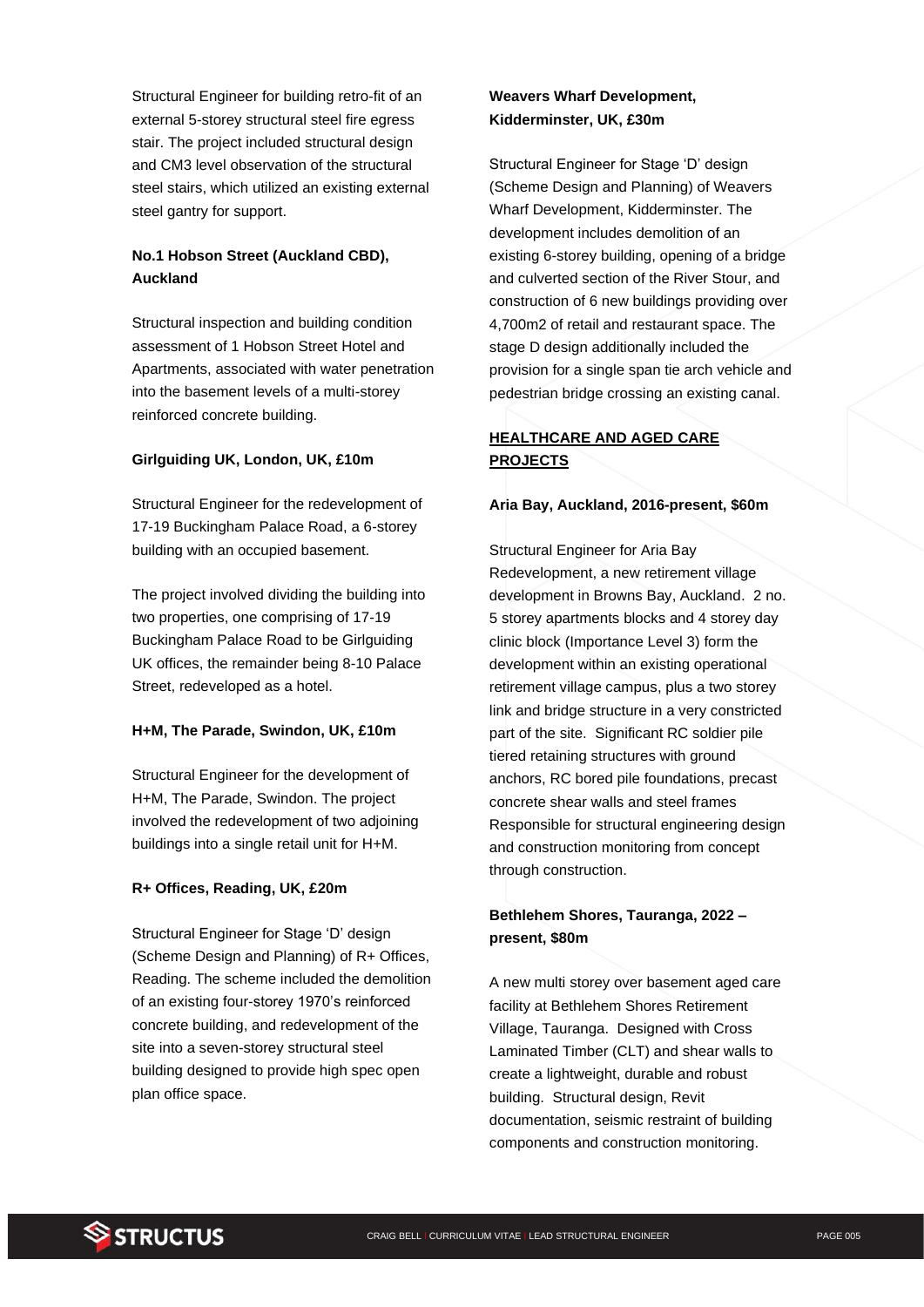# **Whangarei Hospital, SSBC2 – Te Kotuku Building, Northland, 2021-present \$50m**

Project Lead for additional level to the existing 3 level building, including an upper level full length suspended concrete enclosed plant area, connected 4 level egress core including lift and stairs servicing all levels. Egress core with lifts and stairs for public access links the building over multiple levels with an existing medical Block, external precast concrete elevated walkway structure and new canopy roof over. The eastern core is seismically isolated from the building and existing Block. Precast concrete shear wall structure that oversails an existing trunk services tunnel linking the Hospital, with RC bored piles. Structural, civil, geotechnical and surveying services for design and construction.

# **Whangarei Hospital Theatres Extension, Northland, 2019-2020, \$10m**

Extension to the existing Theatres building at Whangarei Hospital, consisting of a two level building with the extension to provide additional Operating Theatre facilities. This is an Importance Level 3 structure. Responsible for structural engineering on this project, from the value engineered concept through construction.

# **Waitakere Hospital SCBU, Auckland, 2017 present, \$10m**

Refurbishment and extension to the existing Special Care and Birthing Unit at Waitakere Hospital, consisting of single level building with both existing building refurbishment and extension to provide additional facilities. This is an Importance Level 4 structure. Structus services comprise structural engineering on this project, from the initial concept through construction.

## **PEER REVIEWS**

#### **Peer reviews, 2019-present**

Structural peer reviews for the following projects:

- Fisher & Paykel Building 5 and Carpark, Auckland (Building  $5 - 54,000$ m<sup>2</sup> manufacturing centre and 2 storey offices. Carpark – 2 blocks of 6 storey's plus pedestrian footbridge)
- Lauriston Park, Cambridge (Aged care facility - 2 no. apartment buildings and Care facility)
- Carlaw Park, Auckland (\$120m, 10 storey student accommodation facility)
- Copper Crest Retirement Village, Tauranga (3 blocks up to 4 storeys care and apartment facilities)

## **ASB North Wharf, Auckland**

Structural design peer review of two sevenstorey reinforced concrete buildings, including consideration of foundations, structural horizontal and vertical elements, high level steel frames, stairs, and bridges.

## **EMU Maintenance Depot, Auckland**

Structural design peer review of a two storey structural steel and reinforced concrete masonry maintenance depot building designed to accommodate Auckland's new electric multiple unit (EMU) train fleet.

#### **RAIL INFRASTRUCTURE**

# **DART 1 (Developing Auckland's Rail Transport) – Newmarket Rail Station, Auckland**

Civil / Structural Engineer for DART 1 which involved large modifications and upgrades to Auckland's rail network and infrastructure in and around Newmarket junction.

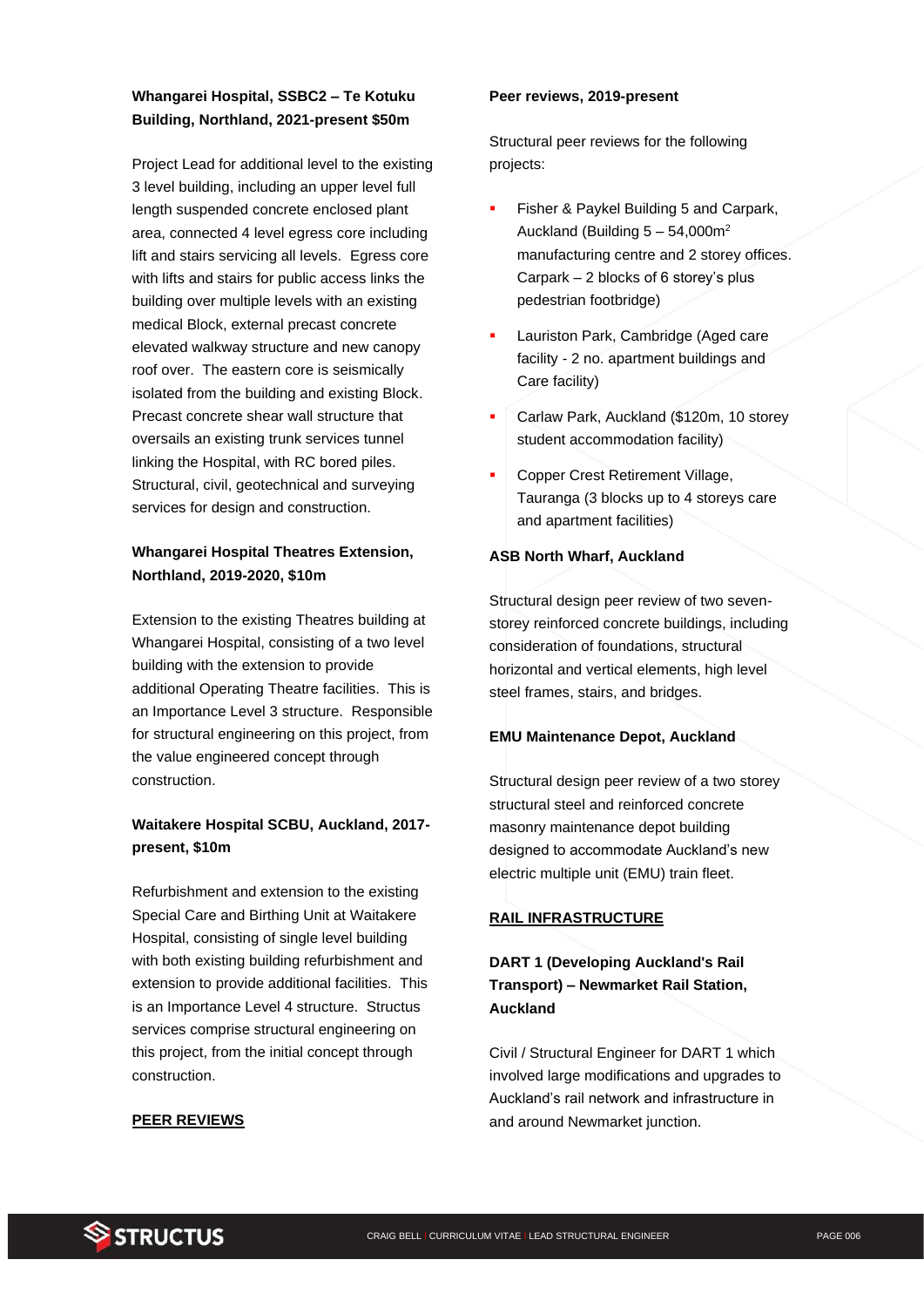Responsible for a broad range of civil and structural engineering works which included earthworks design for rail double tracking, a bridge replacement, station platform design, drainage and sewerage relocation and stormwater management design.

# *Newmarket Station received an NZIA Architecture Award*

# **DART 9 – Manukau Rail Link Interchange, Auckland**

Structural Engineer responsible for the design and construction supervision of a below ground rail station. The station was designed as a secant piled open top box, propped apart by reinforced concrete capping beams to a depth of 7.0 metres over a 320 metre length.

# *The project won the Concrete Construction Award from NZCS*

# **Papakura Rail Station Feasibility Study and Detailed Design, Auckland**

Project Manager and Structural Engineer involving the preparation of a concept feasibility report to evaluate the various options available for improving efficiency of passenger and freight operations ahead of electrification of the Auckland rail network.

## **Kingsland Station Upgrade, Auckland**

Responsible for the structural design, project management, and construction supervision of new rail station platform canopies ahead of Rugby World Cup 2011.

## **MARINE ENGINEERING**

# **Birkenhead Ferry Terminal Upgrade – Outer Berth, Auckland**

Structural Engineer responsible for the design and management of Birkenhead Ferry

Terminal Outer Berth, including the design and construction supervision of fender piling, a gangway ramp, a hydraulic platform and landing support structures, and associated architectural works.

#### **Beach Haven Ferry Terminal, Auckland**

Responsible for the design of Beach Haven Ferry Terminal including the design of a gangway ramp and canopy, and fender piles, and the preparation of a performance specification and design review of a floating pontoon.